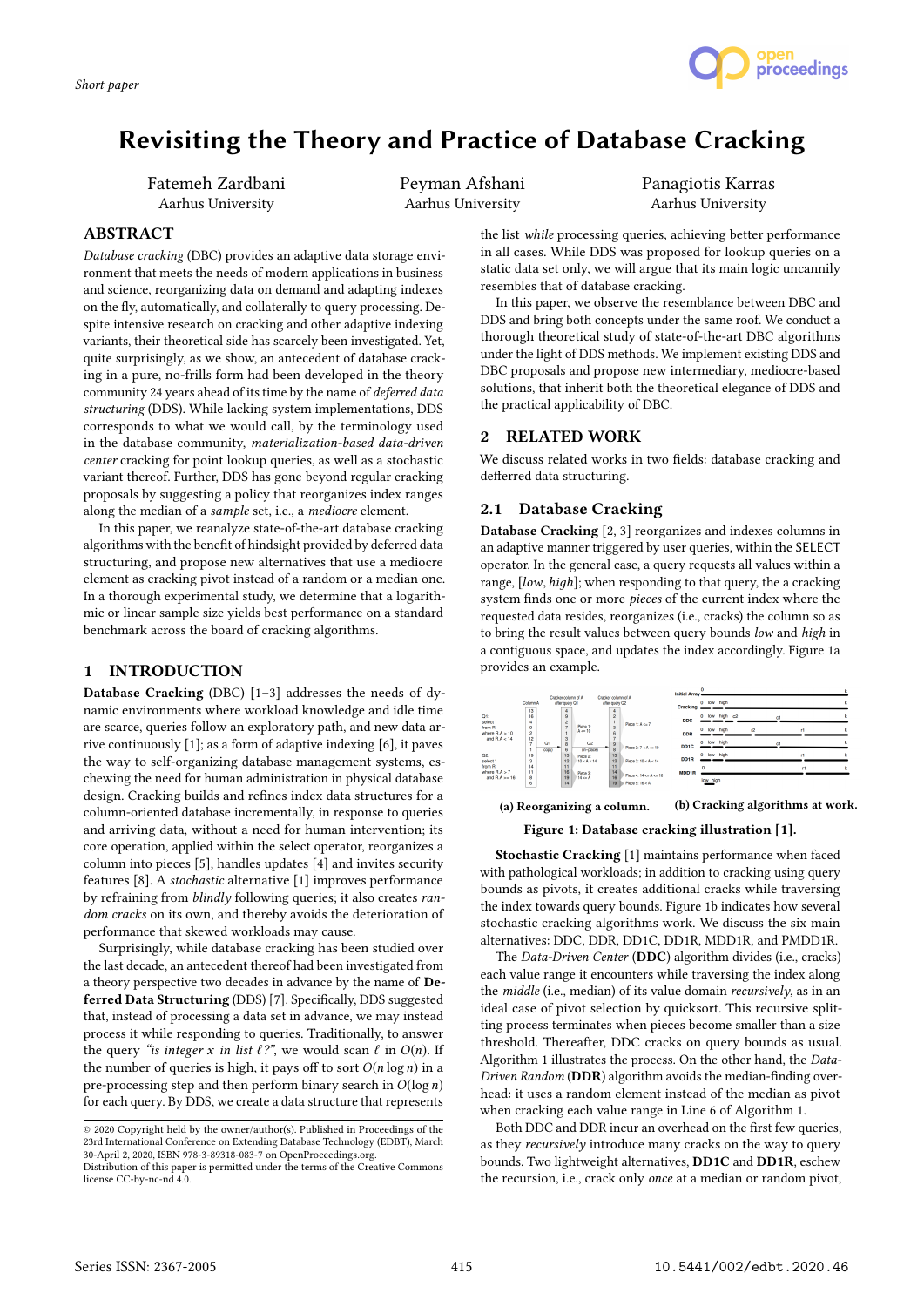respectively, in addition to cracking at query bounds, by turning the while loop in Line 5 of Algorithm 1 to an if statement.

ALGORITHM 1: DDC [1]

|                         | Result: Cracks at center of each relevant piece and bounds |          |
|-------------------------|------------------------------------------------------------|----------|
| 1                       | int DDCCrack(C:array, v:value)                             |          |
| 2                       | Find the piece Piece that contains value $v$ ;             |          |
| 3                       | $pLow = Piece.firstPosition();$                            |          |
| $\overline{\mathbf{4}}$ | $pHigh = Pieceu$ .lastPosition();                          |          |
| 5                       | while $(pHigh - pLow > CRACT HRESHOLD)$                    |          |
| 6                       | $p Middle = (pHigh + pLow)/2;$                             |          |
| 7                       | Introduce crack at $p Middle;$                             |          |
| 8                       | if $(v < C[p Middle])$                                     |          |
| 9                       | $pHigh = pMiddle$                                          |          |
| 10                      | else                                                       |          |
| 11                      | $pLow = p Middle$                                          |          |
| 12                      | $position = crack(C[plow, pHigh], v);$                     |          |
| 13                      | return <i>position</i> ;                                   |          |
|                         | /* Main Body : DDC                                         | $\star/$ |
|                         | /* Crack array C on bounds a and b                         | $\star/$ |
|                         | 14 <i>positionLow</i> = DDCCrack(C, a);                    |          |
|                         | 15 $positionLow = DDCCrack(C, b);$                         |          |
|                         | 16 result = createView(C, positionLow, positionHigh);      |          |
|                         |                                                            |          |

Still, the hitherto presented algorithms create cracks at each query's bounds, which may hurt performance without bringing a benefit in the long run. MDD1R, a variation of DD1R, dispels the cracking at query bounds as well, and simply materializes query results while creating exactly one random crack per query. Algorithm 2 shows the corresponding pseudocode.

## ALGORITHM 2: MDD1R [1]

|                         | Result: Cracks at a random point in one relevant piece and bounds             |          |
|-------------------------|-------------------------------------------------------------------------------|----------|
| 1                       | array split-and-materialize(Piece, a, b)                                      |          |
| $\mathbf{2}$            | $L = Piece$ .firstPosition;                                                   |          |
| 3                       | $R = Piece$ .lastPosition:                                                    |          |
| $\overline{\mathbf{4}}$ | $result = newArray;$                                                          |          |
| 5                       | $X = C[L + rand() \% (R - L + 1)];$                                           |          |
| 6                       | while $(L \leq R)$                                                            |          |
| 7                       | while $(L \leq O$ and $C[L] < X$ )                                            |          |
| 8                       | if $(a \leq C[L]$ and $C[L] < b$ )                                            |          |
| 9                       | resultAdd(C[L])                                                               |          |
| 10                      | $L = L + 1$ :                                                                 |          |
| 11                      | while $(L \leq R$ and $C[R] \geq X)$                                          |          |
| 12                      | if $(a \leq C[R]$ and $C[R] < b$ )                                            |          |
| 13                      | resultAdd(C[L])                                                               |          |
| 14                      | $R = R - 1$ :                                                                 |          |
| 15                      | if $(L < R)$                                                                  |          |
| 16                      | swap(C[L], C[R])                                                              |          |
| 17                      | Add crack on $X$ at position $L$ ;                                            |          |
| 18                      | return result:                                                                |          |
|                         | /* Main Body: MDD1R                                                           | $\star/$ |
|                         | /* Crack array C on bound a, b                                                | $\star/$ |
| 19                      | Find the piece $P1$ that contains value $a$ ;                                 |          |
| 20                      | Find the piece $P2$ that contains value $b$ ;                                 |          |
| 21                      | if $(P1 == P2)$                                                               |          |
| 22                      | $result = split-and-materialize(P1, a, b)$                                    |          |
| 23                      | else                                                                          |          |
| 24                      | $res1 = split-and-materialize(P1, a, b);$                                     |          |
| 25                      | $res2 = split$ -and-materialize(P2, a, b);                                    |          |
| 26                      | $view = \text{createView}(C, P1. last Position + 1, P2. first Position - 1);$ |          |
| 27                      | $result = \text{concat} (res1, view, res2);$                                  |          |
|                         |                                                                               |          |

In more detail, the algorithm first finds the pieces where the two bounds are. If they are in the same piece, it partitions that piece with respect to a random pivot, while collecting the query results in an array. Should they be in different pieces, it partitions the pieces where each bound belongs and then concatenates the query results, as well as all pieces in between to produce the response to the query. Note that MDD1R maintains a datadriven character: even though not cracking at query bounds, it introduces random cracks in the pieces where those bounds are.

Even with MDD1R, the initial queries of a workload need to reorganize almost all the the data. PMDD1R is a progressive instantiation of MDD1R that takes the incremental nature of cracking one step further. MDD1R performs a reorganization task on a given piece in smaller units, performed with each query touching that piece. A percentage  $p$  determines how much of the

pending reorganisation task is done with each relevant query, while materializing and returning the query result.

## 2.2 Deferred Data Structuring

Deferred Data Structures [7] are tree-like structures built in response to queries. Their objective and rationale resembles database cracking, even though they were introduced two decades earlier with a focused theoretical intent and no accompanying system implementation. Consider a list  $\ell = \{x_1, x_2, x_3, \ldots, x_n\}$ and *existence* queries thereupon,  $q = \{q_1, q_2, q_3, \ldots, q_r\}$ . A conventional approach would sort the list and answer each query by binary search. DDS performs sorting through query answering: it answers each query in  $O(n)$  time, and partition the list as well while doing so. Algorithm 3 illustrates DDS. By the terms of Section 2.1, Algorithm 3 corresponds to a DDC variant of database cracking specialized on point lookup queries, without a size threshold: it cracks recursively on the median, like DDC does, and reports the existence or absence of the lookup query value; were there a size threshold, it would correspond to an MDDC variant, yet without such a threshold MDDC degenerates to DDC.

|              | <b>ALGORITHM 3:</b> DDS via recursive median finding [7]                                    |
|--------------|---------------------------------------------------------------------------------------------|
|              | <b>Result:</b> Create a tree structure representation of list I while responding to queries |
| 1            | boolean SEARCH (v:node, q:query)                                                            |
| $\mathbf{2}$ | $if(v \text{ is not labeled})$                                                              |
| 3            | EXPAND(v);                                                                                  |
| 4            | $if(label(v) == q)$                                                                         |
| 5            | return true;                                                                                |
| 6            | if(v is a leaf node)                                                                        |
| 7            | return false;                                                                               |
| 8            | if(q < label(v))                                                                            |
| 9            | return $SEARCH(left\_child(v), q);$                                                         |
| 10           | if(q > label(v))                                                                            |
| 11           | return $SEARCH(right\_child(v), q)$ ;                                                       |
| 12           | void EXPAND(v:node)                                                                         |
| 13           | $S \leftarrow set(v);$                                                                      |
| 14           | $m \leftarrow MEDIAN - FIND(S);$                                                            |
| 15           | $label(v) \leftarrow m$                                                                     |
| 16           | $if(  S   == 1)$                                                                            |
| 17           | return;                                                                                     |
| 18           | $S_I \leftarrow [x \mid x \text{ in } S \text{ and } x < m];$                               |
| 19           | $S_r \leftarrow [x \mid x \text{ in } S \text{ and } x \geq m];$                            |
| 20           | $set(left\_child(v)) \leftarrow S_I;$                                                       |
| 21           | $set(right_cchild(v)) \leftarrow S_r;$                                                      |
|              | /* Main Body<br>$\star/$                                                                    |
| 22           | initialize the tree $T_X$ with the n data keys at the root;                                 |
|              | 23 Get a query $q$ ;                                                                        |
|              | 24 Result $\leftarrow$ SEARCH(root, q);                                                     |
|              | 25 Output the result:                                                                       |

<sup>25</sup> Output the result; <sup>26</sup> Goto Line 23;

Further, DDS [7] comes along with a randomized proposal, which replaces the exact median-finding operation with a *mediocre* function, i.e., the median of small sampled set of values, whose computed rank passes a sanity test, instead of the whole set, as Algorithm 4 shows; this choice improves the cost per query while it still creates a well-balanced tree structure in the long term. Once again, the rationale is reminiscent of what we would call MDDR in database cracking terms. In particular, a randomized DDS where the size of the sampled set is one element corresponds to an MDDR cracking algorithm specialized on point lookup queries and without a size threshold.

| ALGORITHM 4: Mediocre finding function [7] |
|--------------------------------------------|
|--------------------------------------------|

Result: Finds mediocre of set T<br>1 int mediocreFind(T:set of values)

 $t \leftarrow size(T);$ 

3 Pick a random of sample S of size  $2 * [t^{5/6}] + 1$  from T;

 $m \leftarrow MEDIAN - FIND(S);$ 

Compute rank(m) by comparing with each element of  $T - S$ ;

6 If rank(m) is not in the range  $(t/2) \pm t^{2/3}$ ;  $return m$ ;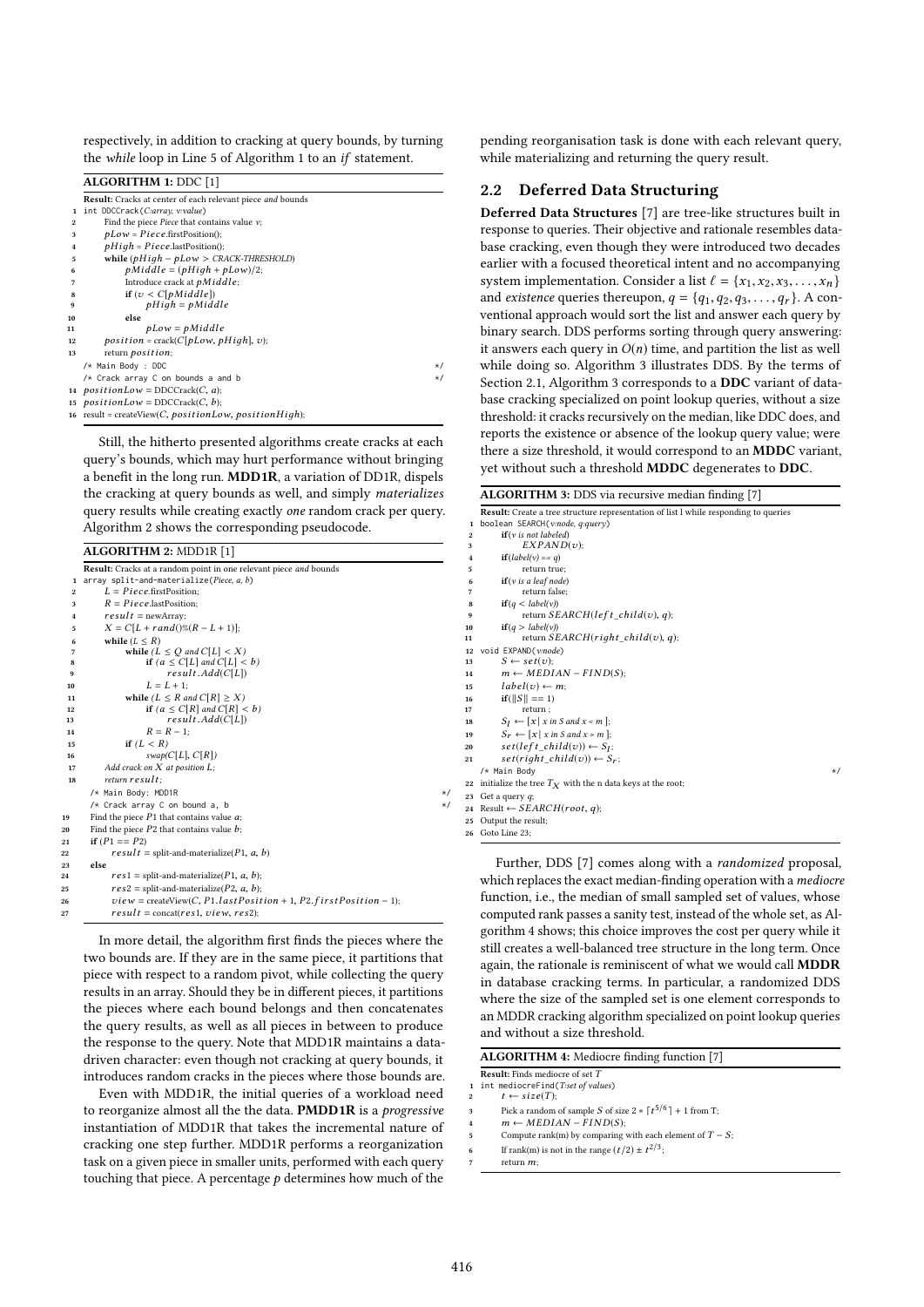#### 3 THEORETICAL ANALYSIS

Here, we analyze state-of-the-art database cracking algorithms by the tools of deferred data structuring, assuming a cracking size threshold of zero and point lookup queries. We also propose, study, and build upon an alternative stochastic cracking algorithm, DDM, which uses a mediocre element as cracking pivot, as in Algorithm 4, instead of a random one, as DDR algorithms do, or a median one, as DDC algorithms do.

Theorem 3.1. DDC: The number of operations needed to process r queries on a list of n points is no more than  $\lambda(n,r)$ :

$$
\lambda(n,r) = \begin{cases} 3n \log r + r \log n, & \text{if } r \le n \\ (3n+r) \log n, & \text{if } r > n \end{cases}
$$

PROOF. In case  $r \leq n$ , at any level of the tree, at most r nodes are expanded. For the top  $\log r$  levels, the total cost is less than  $3n \log r$ , since all nodes have to be expanded. The creation of a crack includes finding the median, which requires 3|set(node)|. The cost of node expansion at level *i* of the tree for  $i > \log r$ , is  $O(rn/2^i)$ , since the expansion of a node at this level costs at most  $3n/2^i$ . Summing over all but the first log r levels, we get most  $3n/2^i$ . Summing over all but the first log r levels, we get<br>an  $O(n)$  cost which is dominated by  $3n \log r$ . Searching for each an  $O(n)$  cost, which is dominated by  $3n \log r$ . Searching for each query costs  $O(\log n)$ , since the tree is balanced, hence the r  $\log n$ term. When  $r > n$ , expansion will complete the tree, with a cost of 3n log n, while search follows the same principles of  $3n \log n$ , while search follows the same principles.

Theorem 3.2. DDR: The number of operations needed to process r queries on a list of n points is no more than  $\lambda(n,r)$ :

$$
\lambda(n,r)=n^2+rn
$$

and is expected to be no more than  $\lambda(n,r)$  operations:

$$
\lambda(n,r) = \begin{cases} 1.39n \log r + r \log n, & \text{if } r \le n \\ (1.39n + r) \log n, & \text{if } r > n \end{cases}
$$

PROOF. As there is no guarantee that the created tree will be balanced, in the worst case, the random numbers chosen to create cracks yield a completely unbalanced tree. A query may cause the entire tree to be created in  $O(n^2)$ . Due to the lack of balance,<br>search can take up to n operations, producing the rn term. In search can take up to *n* operations, producing the *rn* term. In the average case, we expect performance similar to quicksort [9], with  $1.39$  in place of  $3$  in Theorem  $3.1$ .

Theorem 3.3. DDM: The number of operations needed for processing r queries in a list of n points is no more than  $\lambda(n,r)$ :

$$
\lambda(n,r) = \begin{cases} (1+\alpha)(n\log r + r\log n), & \text{if } r \le n \\ (1+\alpha)(n+r)\log n, & \text{if } r > n \end{cases}
$$

with probability greater than  $1-\frac{\log r}{\beta n}$  $\frac{\log r}{\beta n}$ , where  $\alpha \ll 1$  and  $\beta$  depends on the value of  $\alpha$ .

PROOF SKETCH. The proof follows from [7]. The height of the tree created only differs from  $\log n$  by a constant, so the search operations are  $r \log n$ . Then, the probability of the first sample chosen rendering a median that passes the test is higher than  $\left(1-\frac{1}{4|set(node)|}\right)$ , which leads to the conclusion that the total cost<br>of testing for mediocrity is at most  $\left(1+\alpha\right)$ n log r with probability of testing for mediocrity is at most  $(1 + \alpha)n \log r$  with probability higher than  $1 - \frac{\log t}{k^2 n}$  $\frac{\log r}{k^2 n}$ , where α and k are small constants, and<br>The total cost of finding the medians for the β depends on  $\alpha$ . The total cost of finding the medians for the cost of  $\frac{5}{2}$  is the cost of the distribution of  $\frac{\log r}{r}$ first log r levels is  $O(n^{\frac{5}{6}}r^{\frac{1}{6}})$  with probability higher than  $1-\frac{\log r}{\beta n}$ , from which the complexity for  $r \le n$  follows. If  $r > n$  the tree will be complete with some extra costs, as in the DDR case.  $□$ 

THEOREM 3.4. DD1C: The number of operations needed to process r queries in a list of n points is no more than  $\lambda(n,r)$ :

$$
\lambda(n,r) = \begin{cases} 14n + r \log n, & \text{if } r \le n \\ (3n + r) \log n, & \text{if } r > n \end{cases}
$$

PROOF. As the first query,  $q_1$  is made to a list of length n, the median should be found in <sup>3</sup>n. Then, one of the two crack pieces is chosen and another crack is made, with regards to the query. The process of partitioning takes at most  $\frac{n}{2}$  comparisons. For the second query, up to two comparisons are made based on the crack created in the first query, to choose a chunk of size at most  $n/2$ , find its median, and crack one of the resulting pieces, yielding  $\frac{3n}{2} + \frac{n}{4}$ . Following the same pattern until the rth query, we get a cost of:

$$
\sum_{i=1}^{i=r} \frac{3n}{2^{i-1}} + \sum_{i=1}^{i=r} \frac{n}{2^i} = 7n \sum_{i=1}^{i=r} \frac{1}{2^i} < 14n
$$

while the search component costs  $r \log n$ . When the number of queries reaches  $n$ , the tree will be complete, and the cost is as in queries reaches *n*, the tree will be complete, and the cost is as in the proof of Theorem 3.1 the proof of Theorem 3.1.

Theorem 3.5. DD1R :The number of operations needed to process r queries in a list of n points is no more than  $\lambda(n, r)$ :

$$
\lambda(n,r) = \begin{cases} 3rn + r, & \text{if } r \le n \\ n^2 + rn, & \text{if } r > n \end{cases}
$$

and is expected to be no more than  $\lambda(n, r)$  operations:

$$
\lambda(n,r) = \begin{cases} 7.56n + r \log n, & \text{if } r \le n \\ (1.39n + r) \log n, & \text{if } r > n \end{cases}
$$

PROOF. In the worst case in terms of random pivot choices, for query  $q_1$  we pick a random point and partition based on it, in at most *n* operations. The pieces may be of size 1 and  $n - 1$ . One of those two is partitioned based on the query in  $n - 1$  comparisons. The second query will partition a piece of size as large as  $n-2$  for the random crack and one as large as  $n - 3$  for the query bound, and so on, in  $[n-2(i-1)] + [n-(2i-1)]$  operations for the *i*<sup>th</sup><br>query Going all the way to *g*, we have query. Going all the way to  $q_r$ , we have

$$
\sum_{i=0}^{i=2r-1} (n-i) = 2rn - 2r^2 + r
$$

operations for expansion and rn operations for search. Should the number of queries exceed n, the tree is completed, being  $n^2$  on number of queries exceed *n*, the tree is completed, hence  $n^2$  op-<br>erations. In the expected case, the tree resembles a balanced tree erations. In the expected case, the tree resembles a balanced tree and results follow Theorem 3.4, with the quicksort complexity factor 1.39n replacing  $3n$  in calculations, as in Theorem 3.2.  $\Box$ 

Theorem 3.6. DD1M: The number of operations needed to process r queries in a list of n points is no more than  $\lambda(n,r)$ :

$$
\lambda(n,r) = \begin{cases} (1+\alpha)(n\log r + r\log n), & \text{if } r \le n \\ (1+\alpha)(n+r)\log n, & \text{if } r > n \end{cases}
$$

βn

with probability greater than  $1 - \frac{\log r}{\beta n}$ .

PROOF. By Lemma 3 in [7], with high probability we only need to compute a median over a sample once, as the first attempt passes the mediocrity test. For the first  $r$  queries, we compute the medians of nodes that will overall lead to  $O(n^{\frac{5}{6}}r^{\frac{1}{6}})$  (Lemma 5 in [7]). The cost testing for mediocrity at level *i*, denoted by control in [7]). The cost testing for mediocrity at level *i*, denoted by  $c_i$ , is proven to be less than  $(1 + \alpha)$  plas r. After cracking at the is proven to be less than  $(1 + \alpha)n \log r$ . After cracking at the